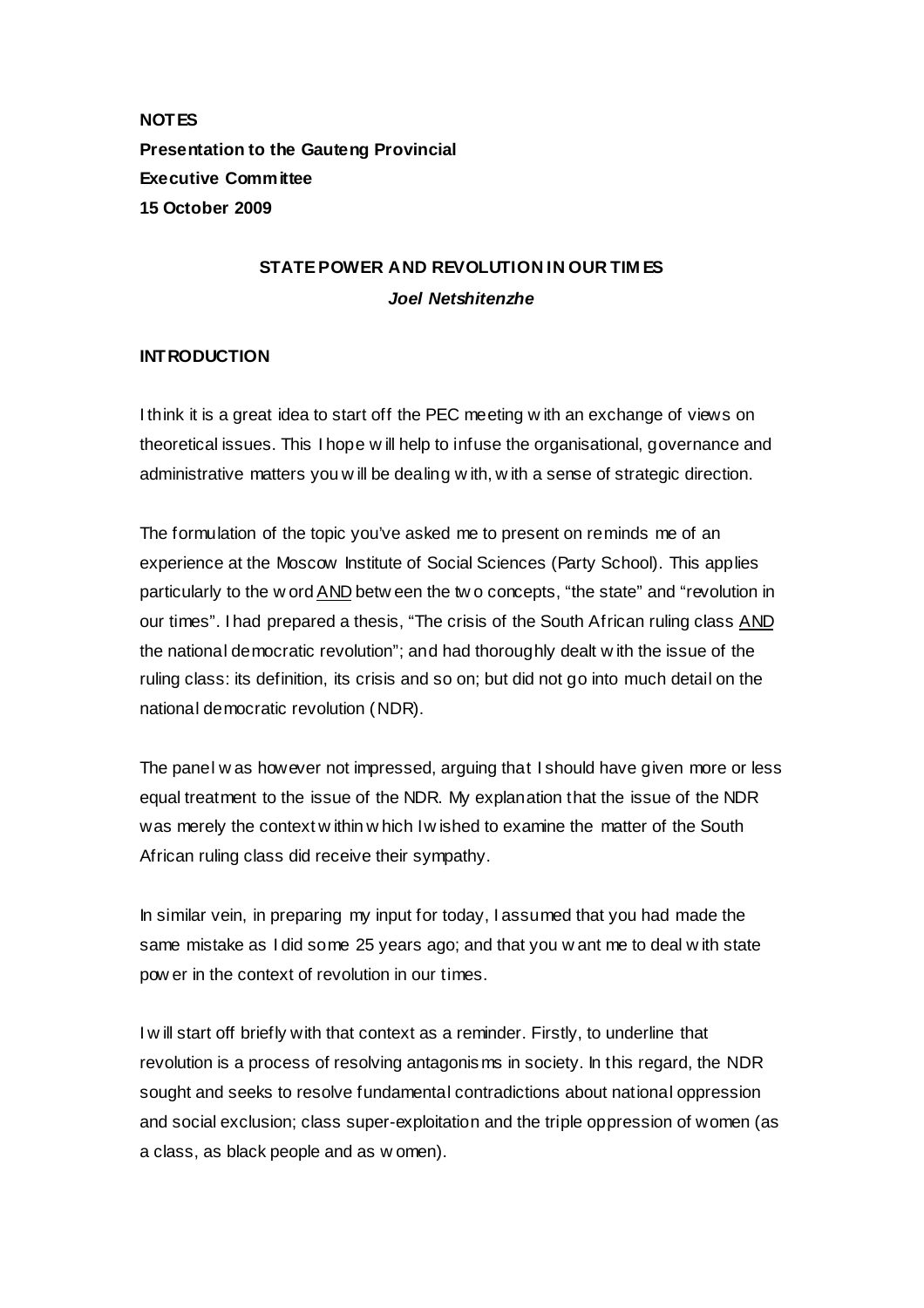The NDR contributes to this through the pursuit of a national democratic society, elaborated in detail in Chapter III of the Strategy and Tactics document adopted at the 52<sup>nd</sup> National Conference of the ANC in December 2007. In this section, dealing with the "Vision of our collective effort", the Strategy and Tactics document argues that the society w e seek to create should, among others:

- have a democratic and legitimate state based on the values of our **Constitution**
- promote unity in diversity among South Africans, recognising the common interests that bind them as a nation
- ensure a grow ing economy w hich benefits all, including through the creation of decent jobs
- be informed by a value system of mutual respect and human solidarity
- be led by a state that is efficient in providing services and w hich gives leadership to the programme of national development.

This then is the context w ithin w hich w e should approach the issue of state pow er. The critical matter is that the state does not exist for its ow n sake, but as a critical instrument in ensuring the realisation of the strategic objectives of the liberation movement.

## **THEORY OF STATE AND REVOLUTION**

What are some of the key principles that w e need to keep in mind in addressing the notion of state and revolution, an issue that has occupied the mind of revolutionaries over the centuries?

This is captured succinctly by Karl Marx and Frederick Engels in the 1872 Preface to the German edition of the Communist Manifesto, after the attempt at a proletarian revolution through the Paris Commune:

*"One thing especially was proved by the Commune, viz., that 'the working class cannot simply lay hold of the ready-made state machinery, and wield it for its own purposes'."* 

Vladimir Lenin in his typical blunt self emphasises this in his book, State and Revolution: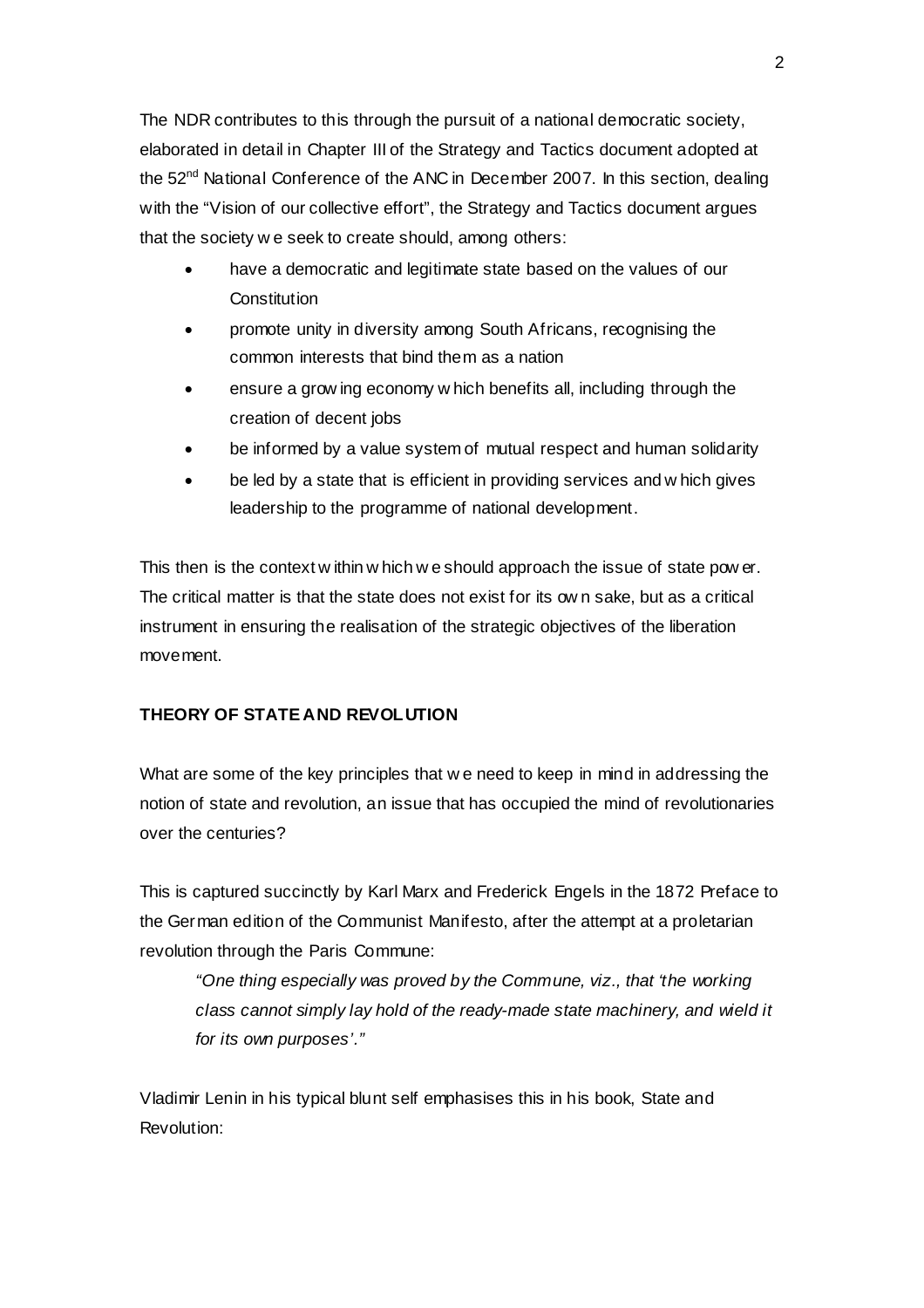*"the working class must break up, smash the 'readymade state machinery', and not confine itself merely to laying hold of it".* 

Their approach is premised on the understanding that the state is a class instrument to pursue and defend class rule and class interests. How ever, in *The 18th Brumaire of Louis Bonaparte*, Marx and Engels do argue that the state, as superstructural phenomenon, can enjoy some autonomy from the economic base or from the main classes (the phenomenon of Bonapartism) – an observation that is of relevance to understanding some of the developmental states in the  $20<sup>th</sup>$  century.

This approach to state pow er was further developed by Antonio Gramsci, especially in terms of emphasising that the state is not just a coercive force ("dictatorship" taken literally); but also a cohesive force. In this sense it should be able to exercise ideological hegemony in society.

From this point of view , one can argue that elements of 'liberal democracy' are in fact achievements of human civilisation. This applies to such freedoms as those of speech, thought, association, the media and so on. In my view , one of the deficiencies of 'living socialism' – partly imposed by the conduct of counter-revolution – w as precisely this reluctance to allow the human spirit free reign. With the emphasis on the notion of 'dictatorship of the proletariat' the tendency developed to interpret this too literally. This is in fact against Marxism. For, in the same manner as they spoke of a 'dictatorship of the proletariat' Marx and others also referred to bourgeois democracy as a 'dictatorship of the bourgeoisie'. In emphasising the reality of class rule, they w ere not arguing against individual freedoms. In fact, they insisted that w orkers' rule w ould entail both institutional and human freedoms that w ould be more profound than had hitherto existed.

Let's conclude the general theoretical treatment by asserting a critical principle relevant to our challenges today. This is that in all revolutions before the socialist revolution, production relations (forms of economic ow nership and control) of the new system emerged in the w omb of the old socio-economic formation. State pow er comes into play in the midst of such changes in production relations and it w as used to further consolidate the new economic relations. This w as the case w ith relations of slavery within the communal system, feudal relations w ithin slavery and capitalist relations w ithin the feudal system.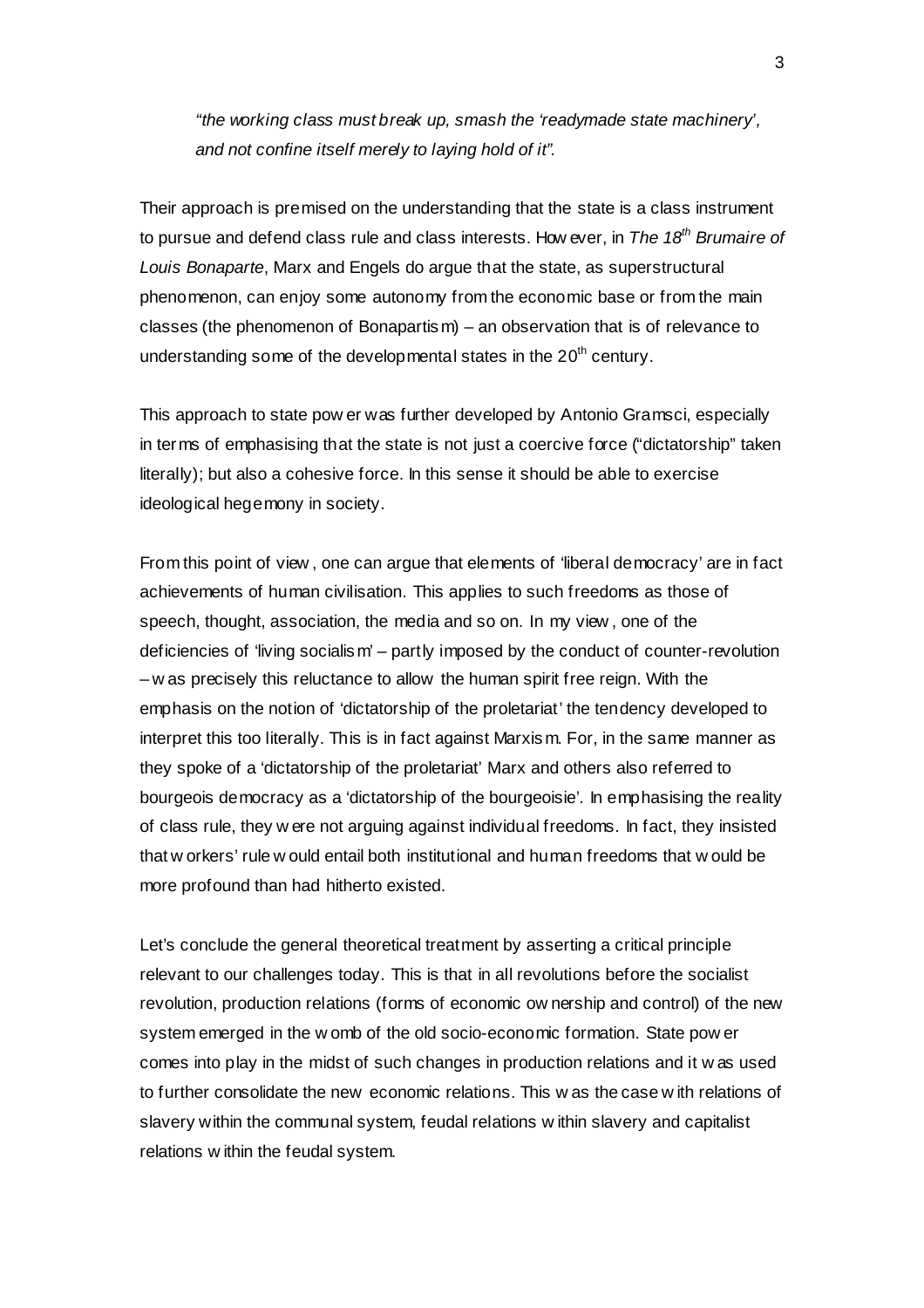With regard to the socialist revolution, of course you have to have developed productive forces in the form of systems and technology of production. But the first and most critical act in that revolution is the attainment of state pow er and the utilisation of such pow er consciously to create socialist production relations. This places huge demands on the cadres meant to drive such transformation; for they have to resist the pull of the negative tendencies deriving from the system they seek to bury.

The same principle applies to the national democratic revolution. Production relations of the NDR have to be consciously built by the victorious forces that constitute the national liberation movement. First you have to attain state pow er.

#### **LESSONS FOR THE NDR**

How have we applied this theory of state and revolution to the South African situation; how have we operationalised it post-1994; and of w hat relevance is the theory itself to the current situation?

An approach to this question is articulated in the Tripartite Alliance document of 1998, *The State, Property Relations and Social Transformation* which proceeds from a number of premises:

Firstly, in defining the state and state pow er, it refers to political institutions and the state machinery. But it also argues that political pow er extends to issues of economic pow er, workplace organisation, the schools and religious bodies and organisations of civil society generally.

Secondly, our state like all others is a concentrated expression of class interests. It would reflect class contestation in society as it seeks to fashion itself in the image of the coalition of classes and strata that are the motive forces (drivers) of the NDR.

Thirdly, because revolutions are at core about property relations, how the state regulates these and sets out rules of economic and social engagement is fundamental to the project of social transformation.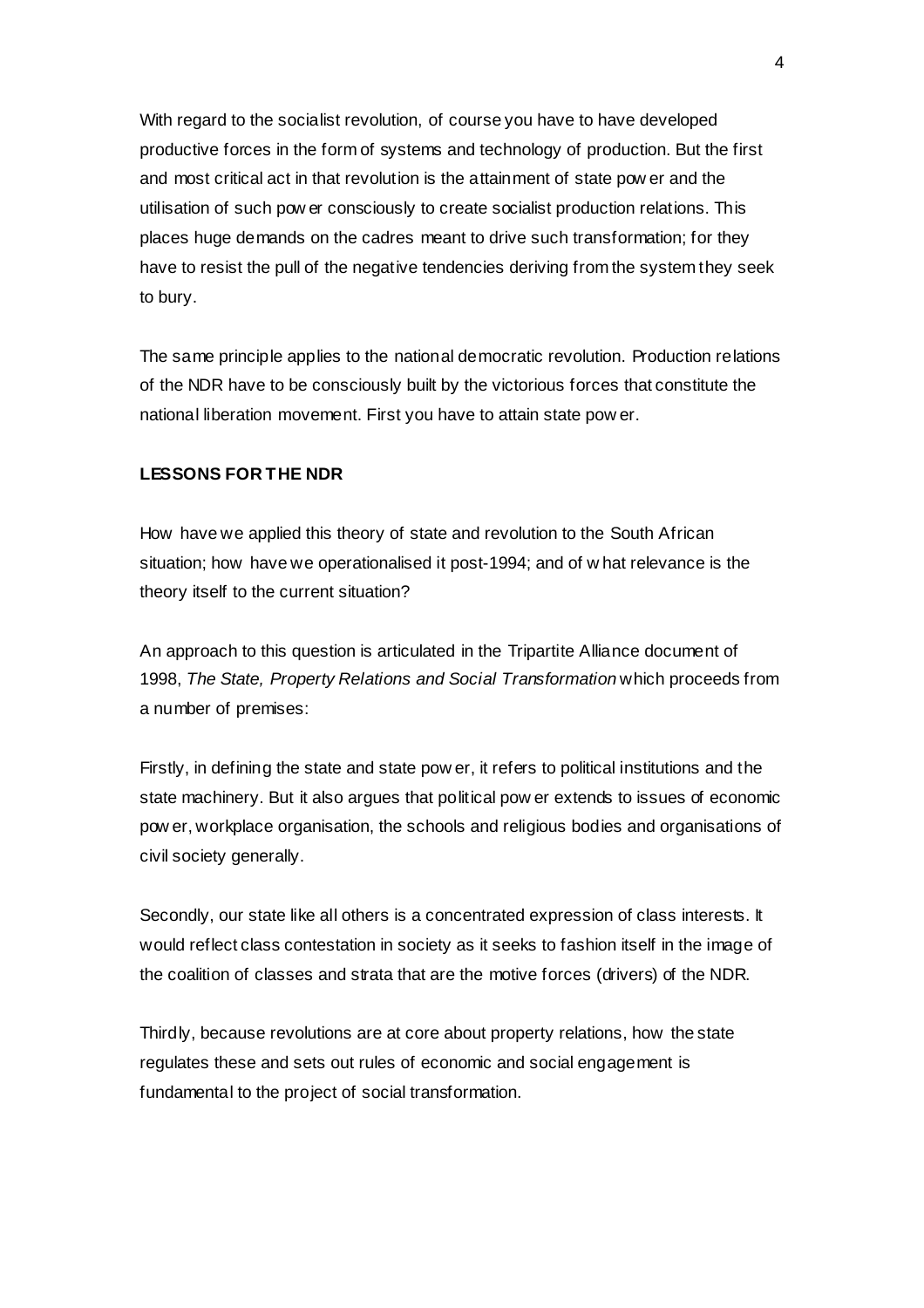Let us now examine the challenges identified in the document, *The State, Property Relations and Social Transformation*; and w hether we've made progress in dealing with them.

The 1998 document says that w e had attained a legitimate government based on a democratic constitution. We w ill all agree that the situation is even better now . Though there may be challenges in the detail, the trajectory w ith regard to popular confidence in the democratic government is a positive one.

The 1998 document argues that the South African state machinery still had to be transformed to reflect the outlook of the social classes and strata that pursue transformation. This is in terms of demographic composition, the doctrines that guide them, issues of allegiance to the constitution and so on: not w hether these individuals are members of the ANC or in line w ith ANC party interests or not! And this matter applies to the judiciary, parastatals, regulatory bodies, the public broadcaster, the central bank, the army, the police, intelligence agencies and the bureaucracy generally.

I suppose w e will all agree that massive progress has been made in this regard; but that there are still massive challenges to deal w ith. One can refer here to the content of judicial education and the challenge w ith regard to some of the personalities. One can also refer to technical and professional functions: yes, w e do have individuals with an anti-apartheid background as generals and in other ranks in the SANDF and Commissioners in SAPS and so on. But, in terms of demographics for instance, how are w e doing in relation to air traffic controllers, pilots, forensic experts and so on!

The 1998 document argues that the national democratic state that w e seek to create should utilise economic leverage to lead the process of socio-economic development and that, in this regard, w e were found wanting.

Today, w e can justifiably argue that w e have over time improved our ability to utilise the government budget for purposes of redistribution. We have made progress in terms of setting up regulatory agencies and defining the framew orks within w hich they should operate, a good example in this regard being the recent self-assertion of the Competition Commission. There has also been some progress in terms of developing an industrial policy framew ork and sector strategies.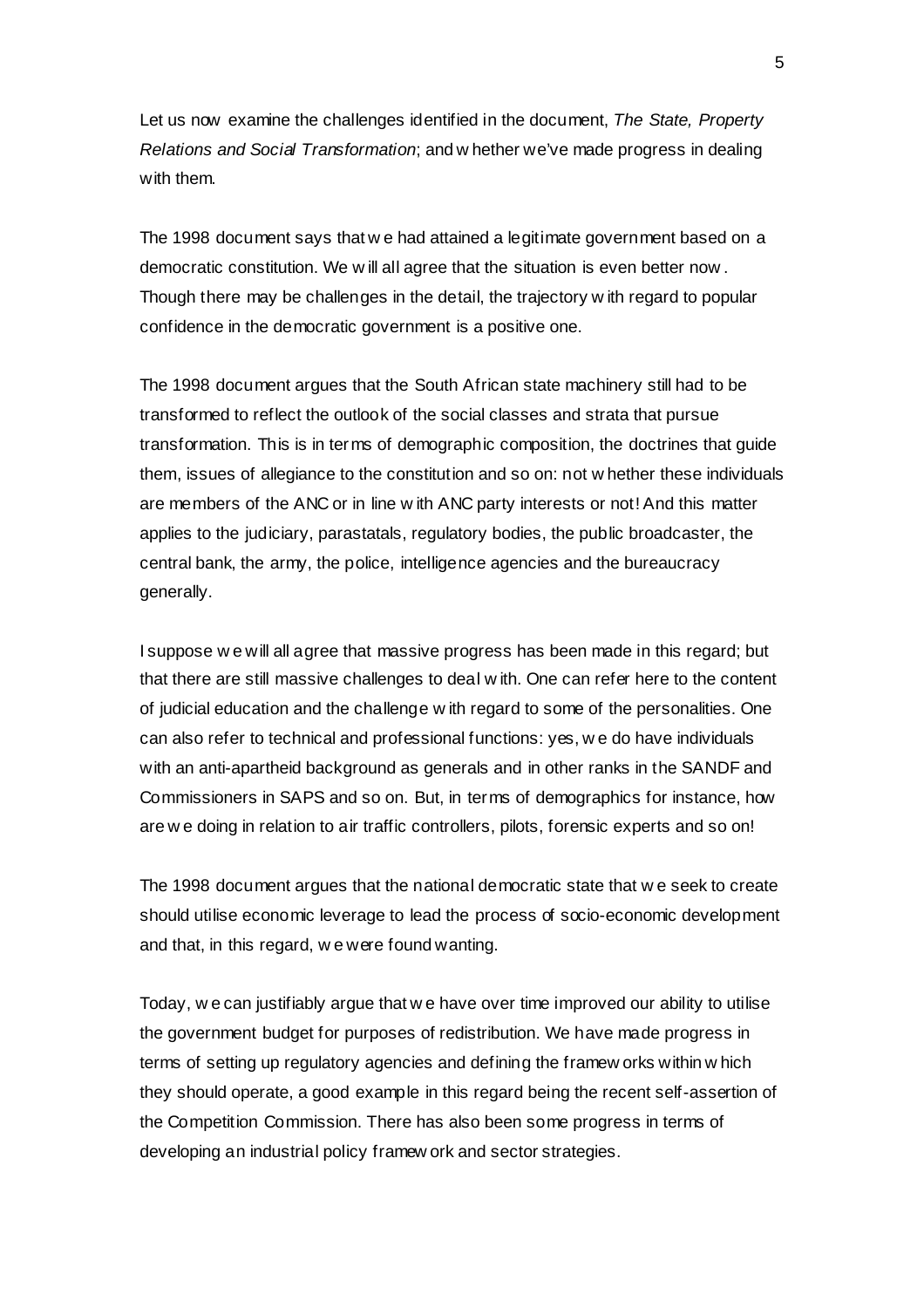How ever, there are fundamental w eaknesses such as regulators that are much weaker than their mandates require, and are unable to assert their authority in relation particularly to pow erful state and private monopolies. The performance of some state-ow ned enterprises and development finance institutions in relation to the development path the state has chosen is w oeful. We have not used the capacities of the state, including the massive infrastructure programme, to leverage industrial development in specific and effective ways; and we cannot claim that our incentives over the years have delivered the outcomes envisaged.

Some of the problems, particularly in a number of the state agencies may have been due to the objective balance of forces. But w e also have to acknow ledge that in some instances, such as the legion of recent fiascos at the SABC, Transnet and SAA, there were critical subjective w eaknesses – some of w hich are a result of activities of cadres thought to be cognisant and supportive of transformation.

The 1998 document argues that our performance had been w oeful in terms of exercising hegemony of ideas, a major anomaly w hen compared w ith the electoral performance of the ANC. Outside of electoral mobilisation, our ability to engender a value system that accords w ith the injunctions of our constitution among citizens and cadres alike still leaves much to be desired. Indeed, in many respects, taking into account, for instance, the levels of public discourse and the challenges of corruption, one can argue that w e may in fact be experiencing a regression in this regard.

In addition to this scorecard, there are tw o observations arising from the Ten and Fifteen Year Review s and the Macrosocial Report that require further reflection.

The first one is about capacity and limitations of the state. The Ten Year Review in particular makes the apt observation that greater progress had been made in areas of social endeavour w here the state acts directly and is virtually in full control. This applies to subsidised housing, w ater electricity and so on. On the other hand, w here the state relies on leadership by others, such as the bulk of job-creation, progress had not been optimal.

The second one is about the fault-lines in society and the body politic and their impact on the legitimacy of the system. This applies to:

• the issue of the levels of poverty and the political manipulation in localities which then results in protests and the violence that accompanies them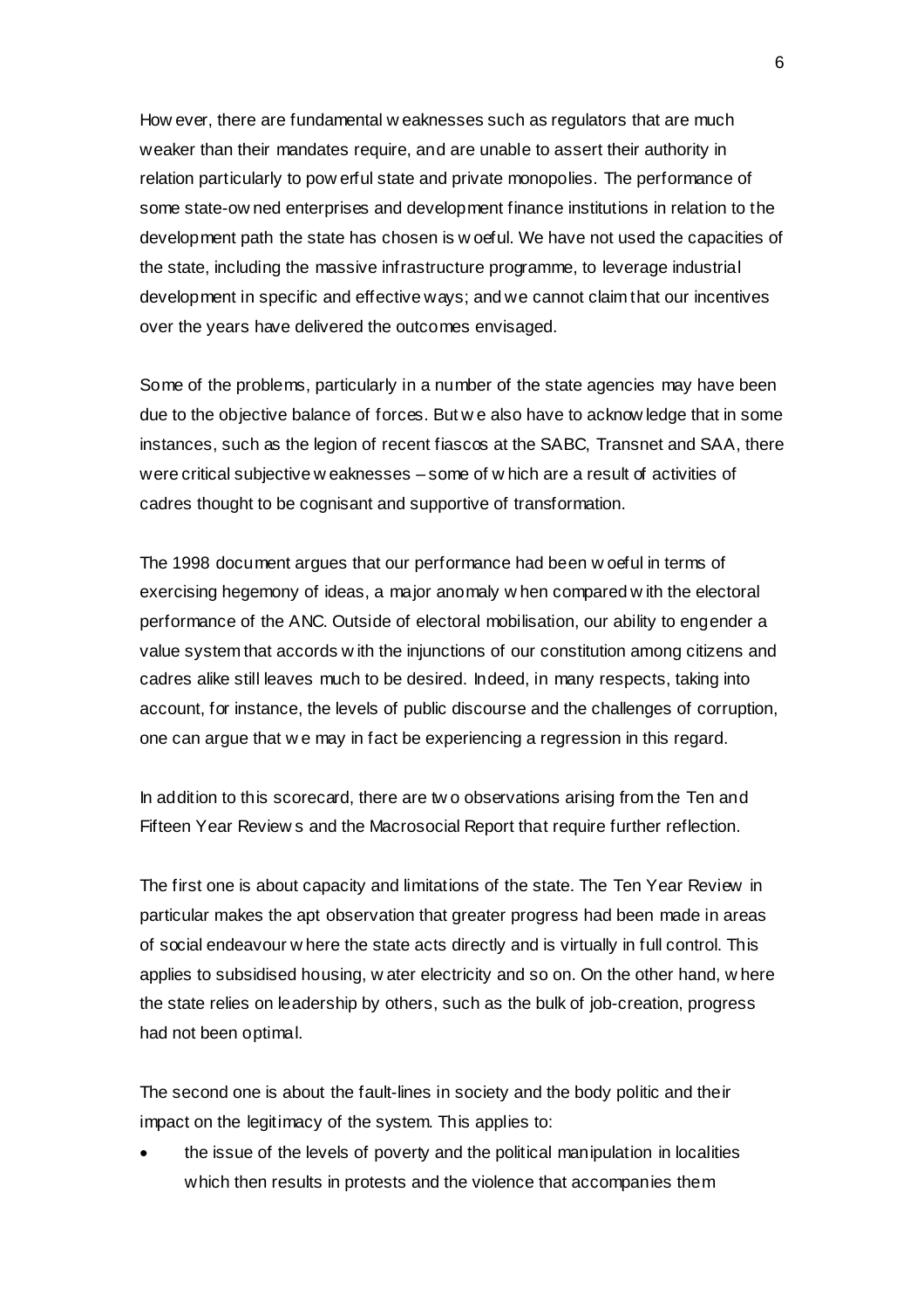(attached to this are challenges of corruption, and the fact that rising to the position of councillor can be the difference betw een unemployment and a middle class existence)

- the anger against and irreverence tow ards the state shown in the violence that accompanies w orkers' strikes, demonstrations of the taxi industry and so on
- the quality of some personalities in the judiciary and the prosecution system which can compromise the legitimacy of the judicial system
- discourse on issues such as how to deal w ith our levels of violent crime.

Overall, all this raises the question w hether elements of the country's Constitution are aspirations that are too high-flow  $n -$  too advanced  $-$  in relation to the level of development of society! Could it be that South Africa needs to low er its Constitutional standards? I am quite certain that there w ould be how ls of protest even to the fact that such questions can at all be posed. The point w e are making is that if w e are true to the ideals of the Constitution, w e should promote and defend them in good times and bad, lest the w hole edifice loses its legitimacy.

### **DEV ELOPMENTAL STATE AND ORGANISATIONAL RENEWAL**

Let me conclude w ith a brief treatment of the articulation betw een notions of a developmental state and organisational renew al.

The 2007 Strategy and Tactics document asserts that the national democratic state should have the best attributes of a developmental state and social democracy. In terms of a developmental state, it argues for attributes such as strategic capacity (about orientation and legitimacy); political capacity (its democratic nature and ability to mobilise society); organisational capacity (appropriately structured and organised to meet its objectives); and technical capacity (the expertise to make things happen).

With regard to social democracy, the Strategy and Tactics document identifies its best elements as 'a system that places high on the agenda the needs of the poor; social issues such as health care, quality education and a social safety net; intense role of the state in economic life; pursuit of full employment; quest for equality; strong partnership w ith the trade union movement; and promotion of international solidarity'.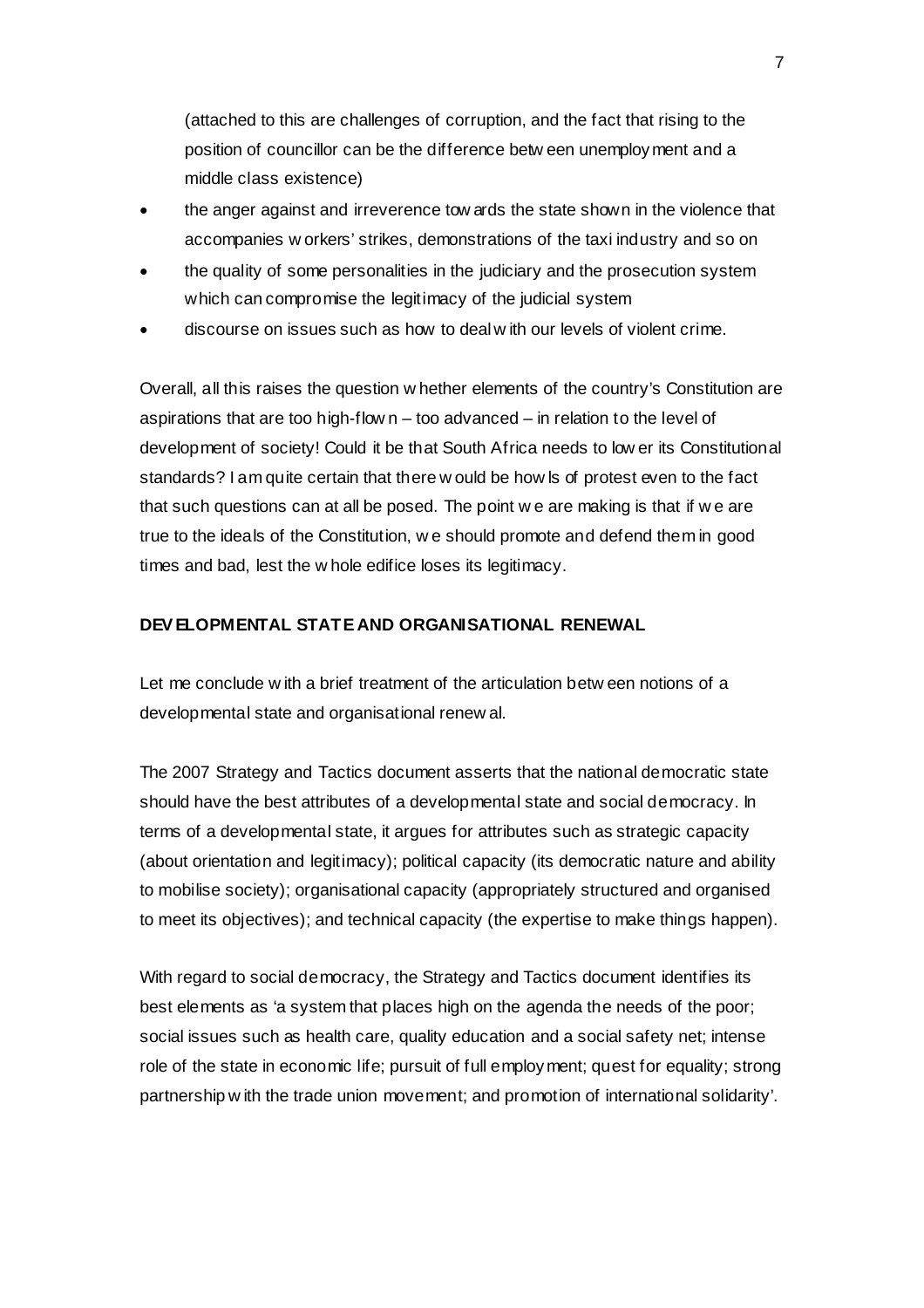From the above, it is quite clear that w e are still a long w ay off from both objectives. What is impressive though is the intensity of w ork to attain these, for instance through the establishment of the strategic planning and monitoring and evaluation functions and w ork on comprehensive social security.

How ever, of concern is the discourse on national strategic planning that can have the effect of undermining the original objective. I am referring not so much to personalities because these can alw ays step aside if they're obstacles to that objective. The w orrying tendencies in this regard are:

- seeking to put line function Ministries or sectors on the same pedestal as The Presidency; instead of recognising that all state institutions w ill need to have strategic planning capacity, and that the product of their w ork w ould feed into the generic national strategic plan
- to ignore the many references in the Green Paper to consultative and iterative processes and the fact that Cabinet w ould be the final arbiter both on process and content in respect of the strategic plan
- scoffing at a methodology in strategic planning that includes the w eighing trade-offs: as if it would be possible to take a decision about a path of development w ithout making choices on difficult issues today!

Overall, it w ould seem that under cover of what is called a Left approach, w e may end up w ith a system and a culture in government – in terms of co-ordination and integration – that take us back to the pre-1999 'federation of Ministerial/Departmental fiefdoms'.

What about the matter of state pow er and cadreship? In the document on organisational renew al developed by the Gauteng Province, there are four aspects of the renew al of governance identified: reaffirming the Freedom Charter; institutional renew al; democratic renew al; policy renew al; and renew al of values of governance.

I w ish to underline the latter – renew al of values of governance – which incorporates: integrity, honesty, service, ethics and accountability. This is proceeding from the premise mentioned earlier that the creation of social relations of the NDR starts w ith the attainment of state pow er and that the cadreship has consciously to construct the national democratic society.